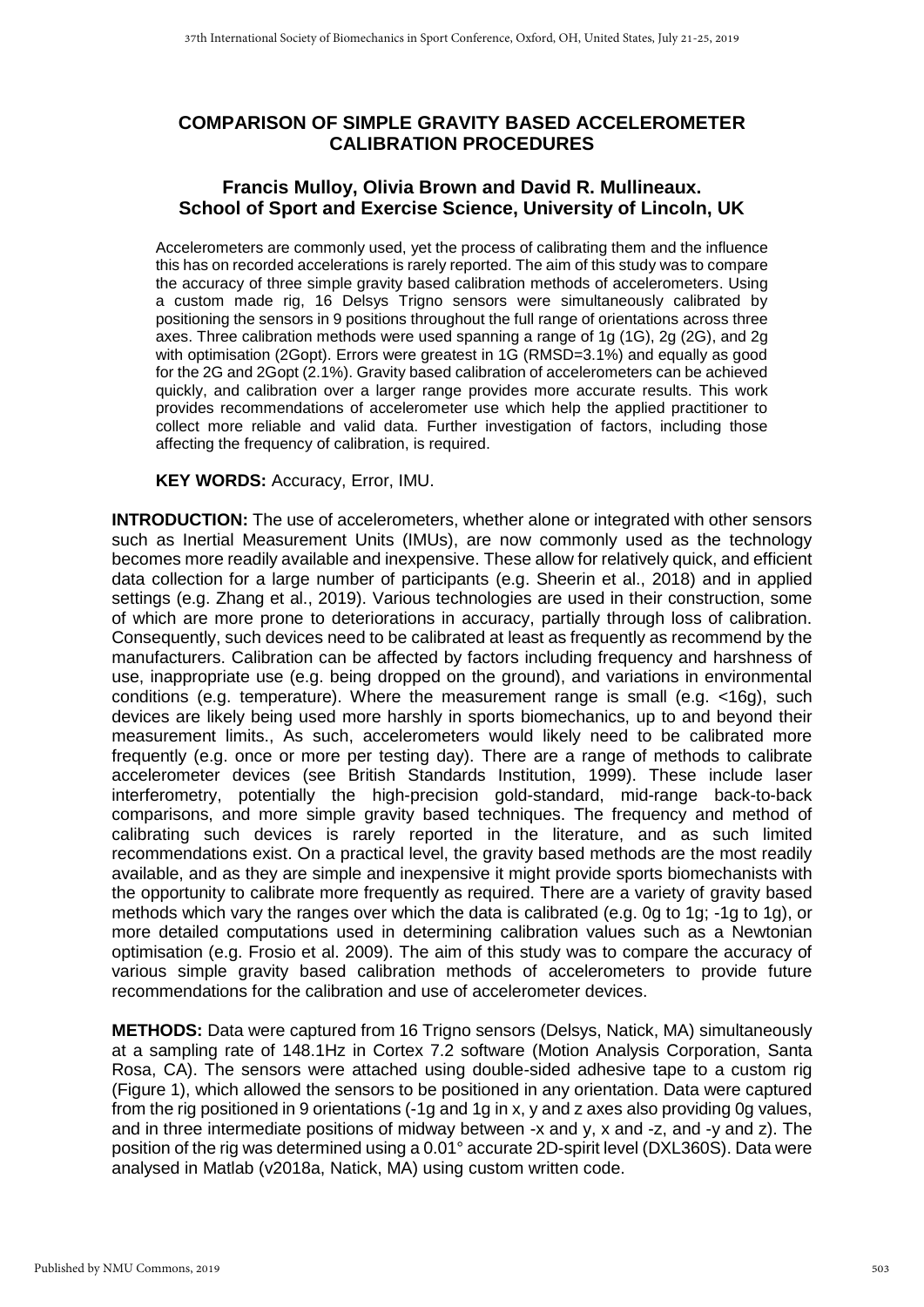

## **Figure 1: Testing rig holding 16 sensors on the long arm, with the spirit-level in the middle.**

The gravity based calibration was based on the premise that when the accelerometer is stationary then the resultant acceleration is equal to 1g (Equation 1), where: V is measured voltage; O is calculated voltage offset, and; S is calculated bias or scale. These V, O and S were obtained for each of the three Cartesian axes x, y and z of the accelerometer. Three methods were used to calculate O and S as described in equations 2 to 9 below.

$$
1g = \sqrt{\left(\frac{V_x - O_x}{S_x}\right)^2 + \left(\frac{V_y - O_{xy}}{S_y}\right)^2 + \left(\frac{V_z - O_z}{S_z}\right)^2}
$$
(1)

Calibration 1, denoted as 1G, involved 6 measurements for the accelerometer positioned at 0g and 1g for each of the x, y and z axes. The output voltage at 1g ( $V_{1q}$  = voltage output) and  $0g$  (V<sub>0g</sub> = voltage output) was entered into equations 2 to 3 (x direction shown, but repeated for y and z directions). Note, these 6 measurements can be obtained from 3 trials.

$$
O_x = V_{0gx} \tag{2}
$$

$$
S_x = |V_{1gx} - V_{0gx}| \tag{3}
$$

Calibration 2, denoted as 2G, involved 6 measurements for the accelerometer positioned at - 1g and 1g for each of the x, y and z axes. The output voltage at -1g ( $V_{-1g}$  = voltage output) and 1g was entered into equations 4 to 5 (x direction shown, but repeated for y and z directions).

$$
O_x = (V_{1gx} + V_{-1gx})/2 \tag{4}
$$

$$
S_x = |V_{1gx} - V_{-1gx}|/2 \tag{5}
$$

Calibration 3, denoted as 2Gopt, involved 9 measurements for the accelerometer positioned in 9 positions, and used a Newtonian optimization (Frosio et al. 2009, Kumar, 2011) to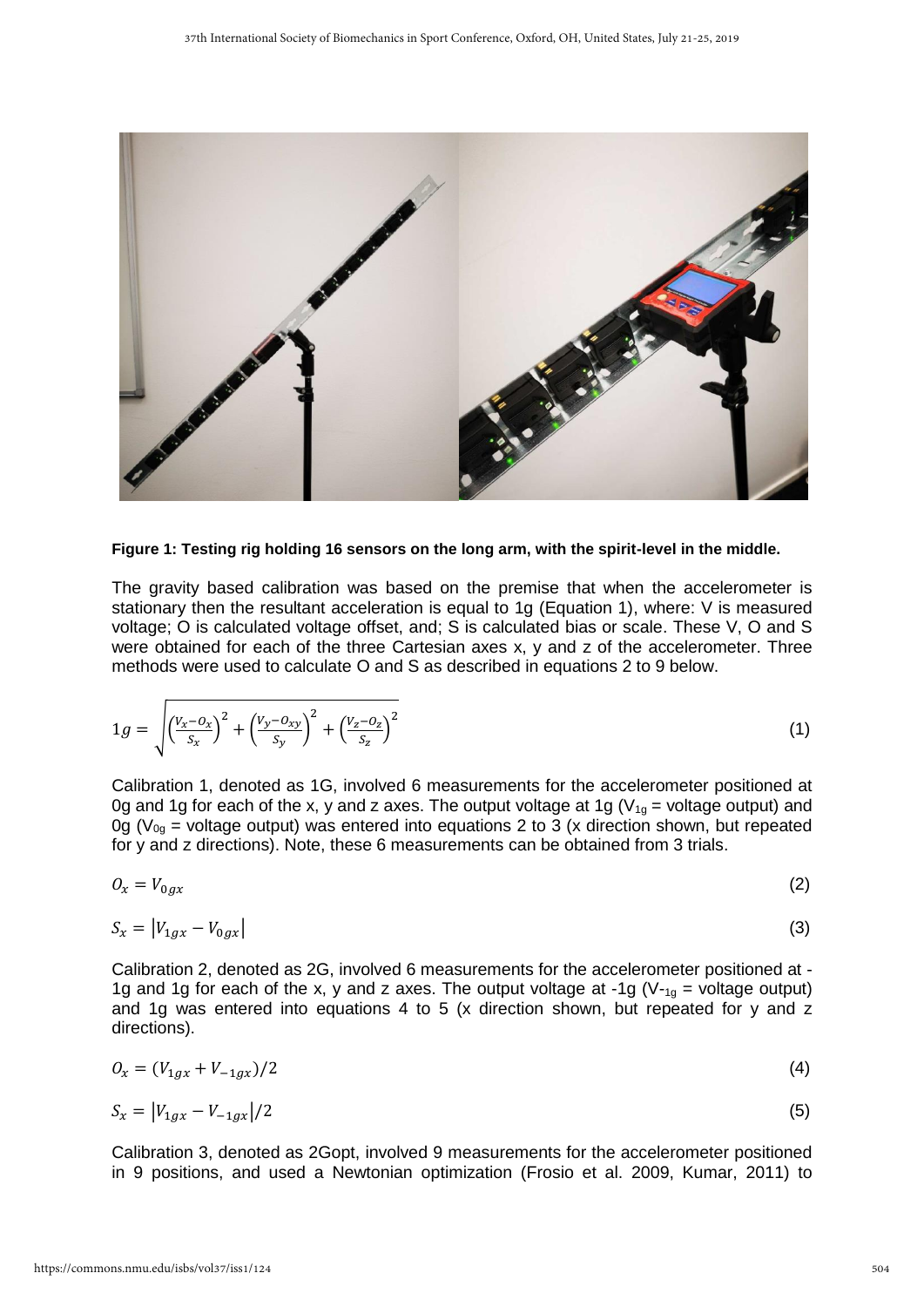determine O (Equation 6) and S (Equation 7). For greater speed in calculation, all 9 positions can be random, but instead 6 positions were those from the 2G methods above, and the remaining 3 were midway positions between -x and y, x and -z, and -y and z). The results from the 2G method from equations 4 and 5 were also used to provide the initial estimates for equation 6 and top-left to bottom-right diagonal of equation 7. Initial estimates for the remaining elements in equation 7 would ideally be 0 and were set to 0. This diagonal in equation 7 is the principal scaling factor, and the other elements are the cross-axis factors catering for any misalignment of axes and crosstalk. The difference between the known and calculated accelerations were quantified as the minimum, maximum and RMSD.

$$
O = \begin{bmatrix} O_x \\ O_y \\ O_z \end{bmatrix} \tag{6}
$$

$$
S = \begin{bmatrix} S_{xx} & S_{xy} & S_{xz} \\ S_{yx} & S_{yy} & S_{yz} \\ S_{zx} & S_{zy} & S_{zz} \end{bmatrix} \tag{7}
$$

Once O and S were optimised, the top-left to bottom-right diagonal of equation 8 provided the calibrated data (note, ○ indicates element by element multiplication of the matrices). Where, V is the sensor uncalibrated input voltage (Equation 9).

$$
A = \begin{bmatrix} a_{xx} & a_{xy} & a_{xz} \\ a_{yx} & a_{yy} & a_{yz} \\ a_{zx} & a_{zy} & a_{zz} \end{bmatrix} = S \circ (V - O)
$$
(8)  

$$
V = \begin{bmatrix} v_x & v_y & v_z \end{bmatrix}
$$

**RESULTS:** The percentage error for the different methods (Table 1) indicates that the 1G had the greatest error, and that the 2G and 2Gopt were equally as good with RMSD of about 2.1%. In investigating the different axes (Figure 2), the greatest error was in z, then y and best in x. Zero error in Figure 2 represents the sensor orientation used in the calibration process. It is also possible to identify sensors with greater error, for instance this was greatest in the sensor numbers 8 (blue), 12 (green) and 13 (light blue) in x, y and z, respectively, suggesting no sensor was particularly problematic.

|  | Table 1: Percentage error for three calibration methods (1G, 2G and 2Gopt). |  |  |  |  |  |  |  |
|--|-----------------------------------------------------------------------------|--|--|--|--|--|--|--|
|--|-----------------------------------------------------------------------------|--|--|--|--|--|--|--|

|                           | 1G             | 2G             | 2Gopt   |
|---------------------------|----------------|----------------|---------|
| <b>Minimum</b>            | $-11.5$        | -5.46          | $-5.45$ |
| Maximum                   | 11.7           | 8.67           | 8.65    |
| <b>RMSD</b>               | 3.1            | 2.15           | 2.16    |
| RMSD (cross-axis factors) | $\blacksquare$ | $\blacksquare$ | 2.0     |

**DISCUSSION:** The error in the calibration of accelerometers is clearly influenced by the method of calibration. The 1G method had the greatest error (RMSD=3.1%; Max=11.7%), partly as the calculation is made over the shortest range of 1g. In doubling the range to 2g, the 2G method was just as simple, but more accurate (RMSD=2.15%; Max=8.67%). Both the 1G and 2G methods required only 6 trials, using 6 orientations, but the sensors must be precisely located in known positions related to gravity. The 2G method was equally as good as the 2Gopt method (RMSD=2.16%; Max=8.65%). The 2Gopt requires 9 trials, which theoretically could be random but when random trials were used a solution was not always found. However, by using extremes of positions (i.e. including the 6 trials required for the 2G method), then the optimisation solution was found rapidly.